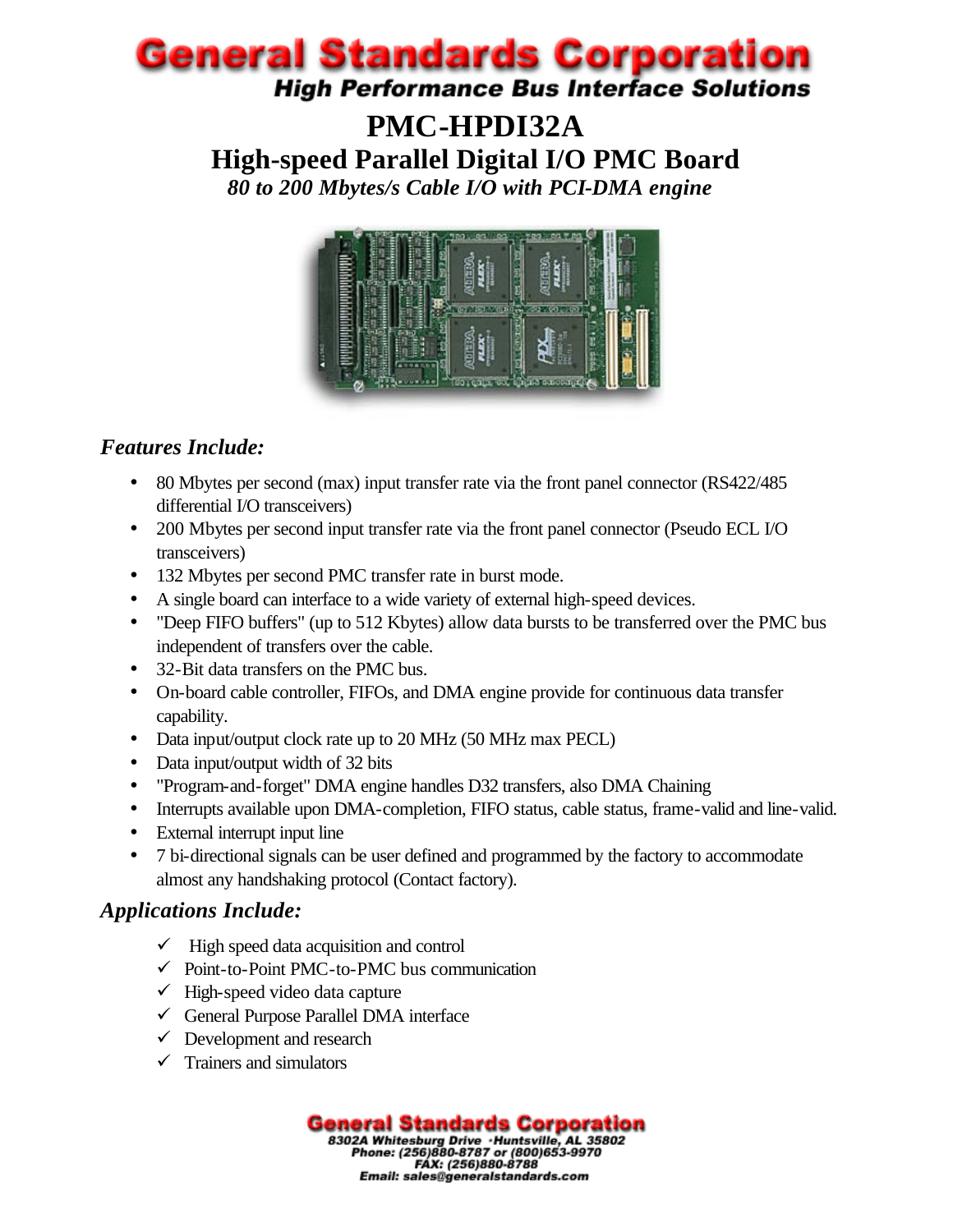## *Overview:*

The PMC-HPDI32A board is a very high speed parallel digital input/output board. It provides for data I/O via the cable at 80 Mbytes per second (RS422/485 differential I/O) or 200 Mbytes per second (Pseudo ECL Differential I/O) and can transfer data indefinitely without host intervention. The board employs General Standards' high performance PCI-DMA (PLX) engine. The PCI-DMA is easily set up and operated by writing only a few programming instruction statements to the board. Once the link between the PMC-HPDI32A board and the external customer device is established, the desired data transfers between the two devices are performed and are transparent to the user. The board employs differential (RS-422/485) or Pseudo ECL transceivers and the data path is 32 bits wide. The board will interface to a wide variety of digital I/O devices.

## *Functional Description:*

The PMC-HPDI32A board includes the PCI-DMA engine, FIFO memory, a 32-Bit cable input/output controller, and cable receivers (Differential Pseudo ECL or RS-422/485). The DMA engine is capable of transferring data to host memory using D32 block transfers; while the FIFO memory provides continuous transmission of data without interrupting the DMA transfers or requiring intervention from the Host CPU.

After the DMA is initialized and started, the Host CPU will be free to proceed with other duties and will need to only respond to interrupts.

The board also includes interrupt generation for interface flexibility and end-of-transfer indication. Interrupts are also available to indicate FIFO status (Transmit and Receive FIFO almost-empty and almost-full), cable status, and frame and line valid for easy manipulation of the cable interface.

The PMC-HPDI32A also offers 7 Bi-directional signals that can be customized to accommodate almost any handshaking protocol. General Standards routinely modifies the cable protocol to meet the customer's exact interface protocol. Please contact the factory for custom modifications.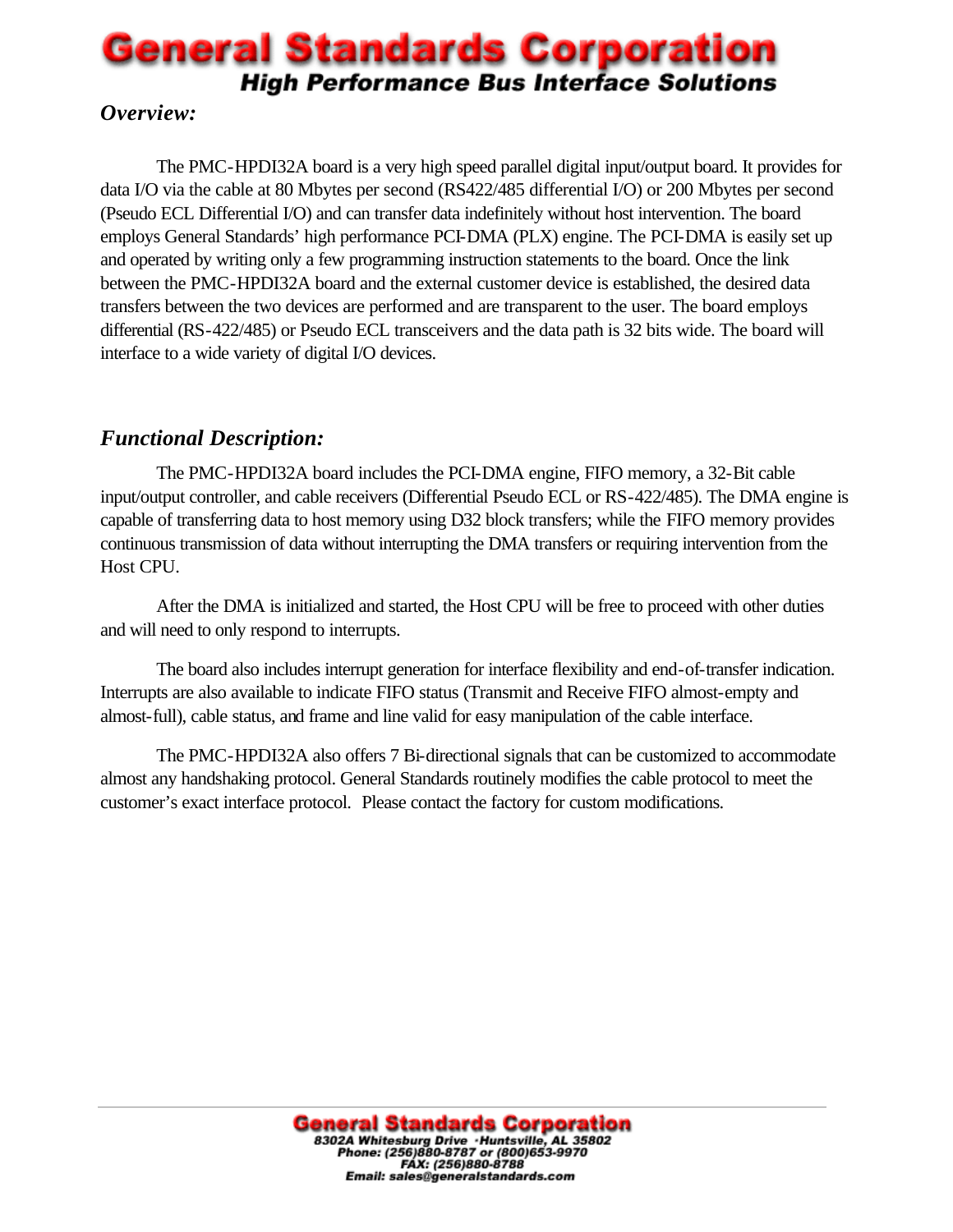## *Cable Interface:*

The cable interface provides for very high-speed reception of data (up to 80 Mbytes/sec). The cable interface provides for a data interface width of 32 bits. The data receivers are differential (RS-422/485). An optional Pseudo-ECL interface allows for transfers at up to 200 Mbytes/sec.



**Note:** Data is transmitted on the rising edge of the Transmit clock and received on the negative edge of the receive clock.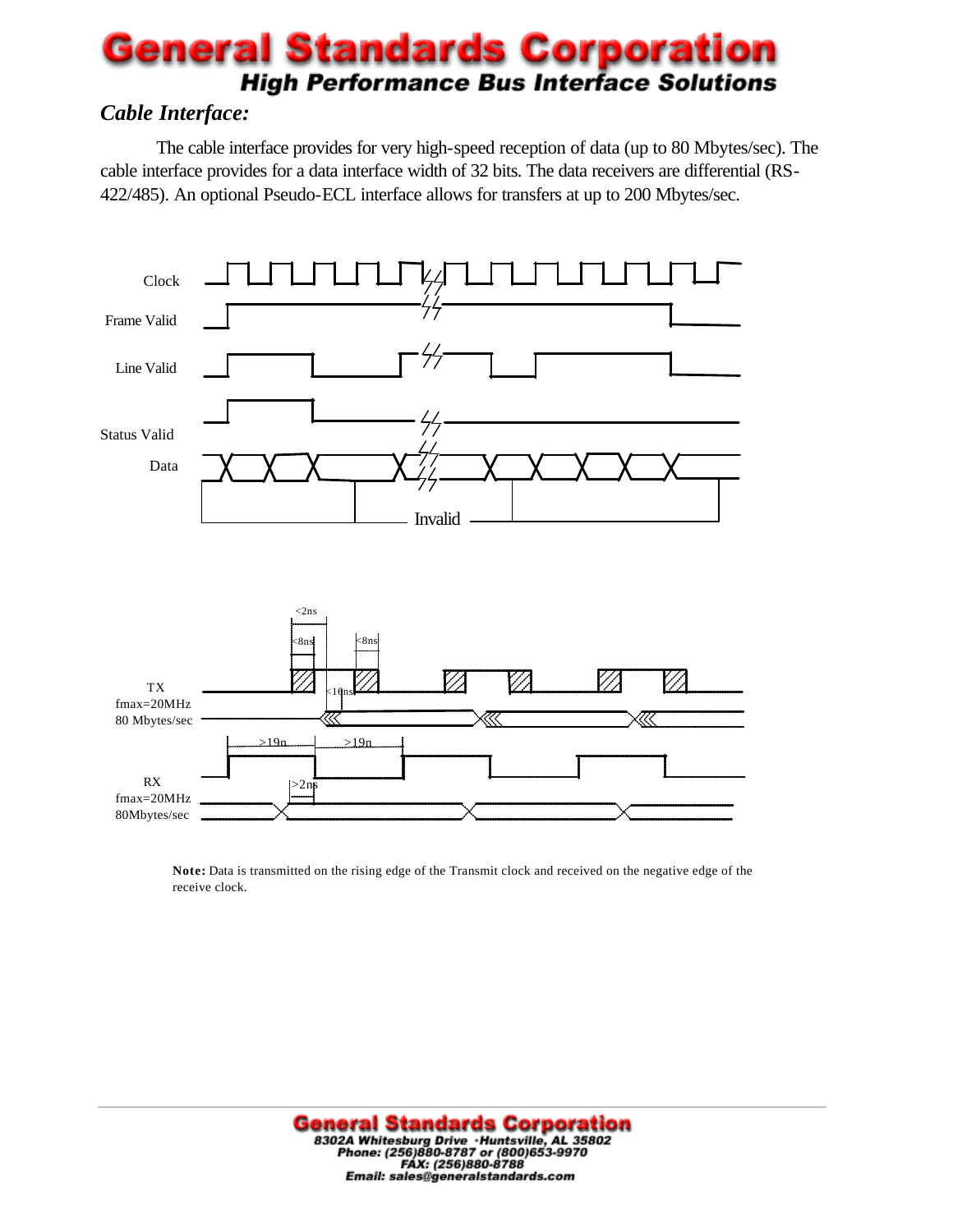## *High Performance Architecture:*

The board is designed for the highest performance level using conventional (and moderately priced) components. The PCI-DMA engine is designed to require minimal intervention from the host; it provides for high-speed transfers between the FIFO and PCI memory using DMA instructions stored in RAM. Data is transferred from the cable to the FIFO using a high-speed dedicated I/O controller.

# **SPECIFICATIONS**

#### **DMA Transfer Rates**

- Transfer Rate over cable (RS-422/485 Transceivers): 80 Mbytes/sec at 20 MHz clock rate and 32-bit cable interface.
- Transfer Rate over cable (Differential Pseudo ECL Transceivers): 200 Mbytes/sec (max)
- PCI transfer rate from on-board FIFO to PCI: 132 Mbytes/sec max (100 Mbytes/sec typ)
- Data transfers over the cable do not interrupt data transfers over PCI since data is decoupled using FIFO buffering.

**DMA Start Latency** (when started by cable input or by CPU)

Initialization and DMA start: less than 1 microsecond typical

#### **FIFO Memory**

The FIFOs on the PMC-HPDI32 are used for buffering the transmit or receive data. There is a total of eight FIFOs on the board; 1 set of 4 for transmit, and 1 set of 4 for receive. Each set consists of 32 bits of data and 4 status flags. The receive FIFOs are loaded by the cable receive control logic and read by either the CPU or the DMA.

The transmit FIFOs are loaded by either the CPU or the DMA and read by the cable transmit control logic. The 4 status flags that accompany the FIFOs are all active low ('0' being TRUE) and are as follows: Empty, Almost Empty, Almost Full, Full. The Almost Empty and the Almost Full status flags can be programmed by the software to become true at most desired levels.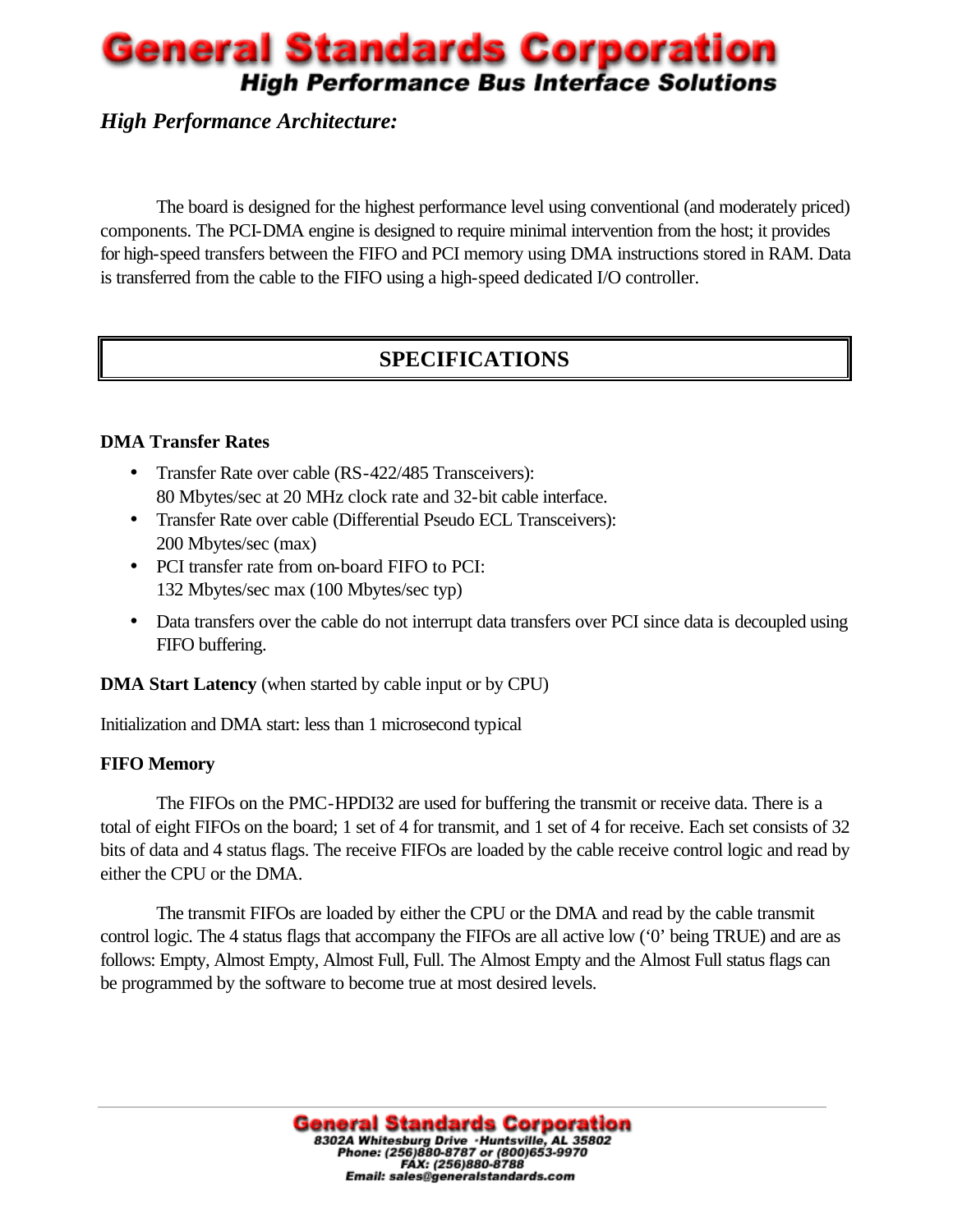#### **Cable Interface Transceivers**

**RS-422/485 levels** (contact factory for availability of TTL levels)

RS-422/485 transceivers provide +- 7.5 Volts of noise immunity and can withstand +- 25 Volt transients without damage.

On-board parallel termination (150 ohms) provides the usual transmission line termination. In either case unused inputs can be left open; however, the logic level of unconnected inputs is indeterminate.

**Pseudo ECL levels** (option) is realized using Lucent BTM1A16NB differential pseudo ECL to/from TTL transceivers. The transceiver has a high output driver for up to 50 ohm loads. The driver outputs are terminated internally at 220 ohms and the inputs are terminated at 110 ohms eliminating the need for external resistors. For more information refer to www.lucent.com and search on the above part number.

# **PCI INTERFACE**

□ **Compatibility:** Conforms to PCI Specification 2.1, with D32 read/write transactions. Supports "plug-n-play" initialization. Single multifunction interrupt. Supports DMA transfers as bus master.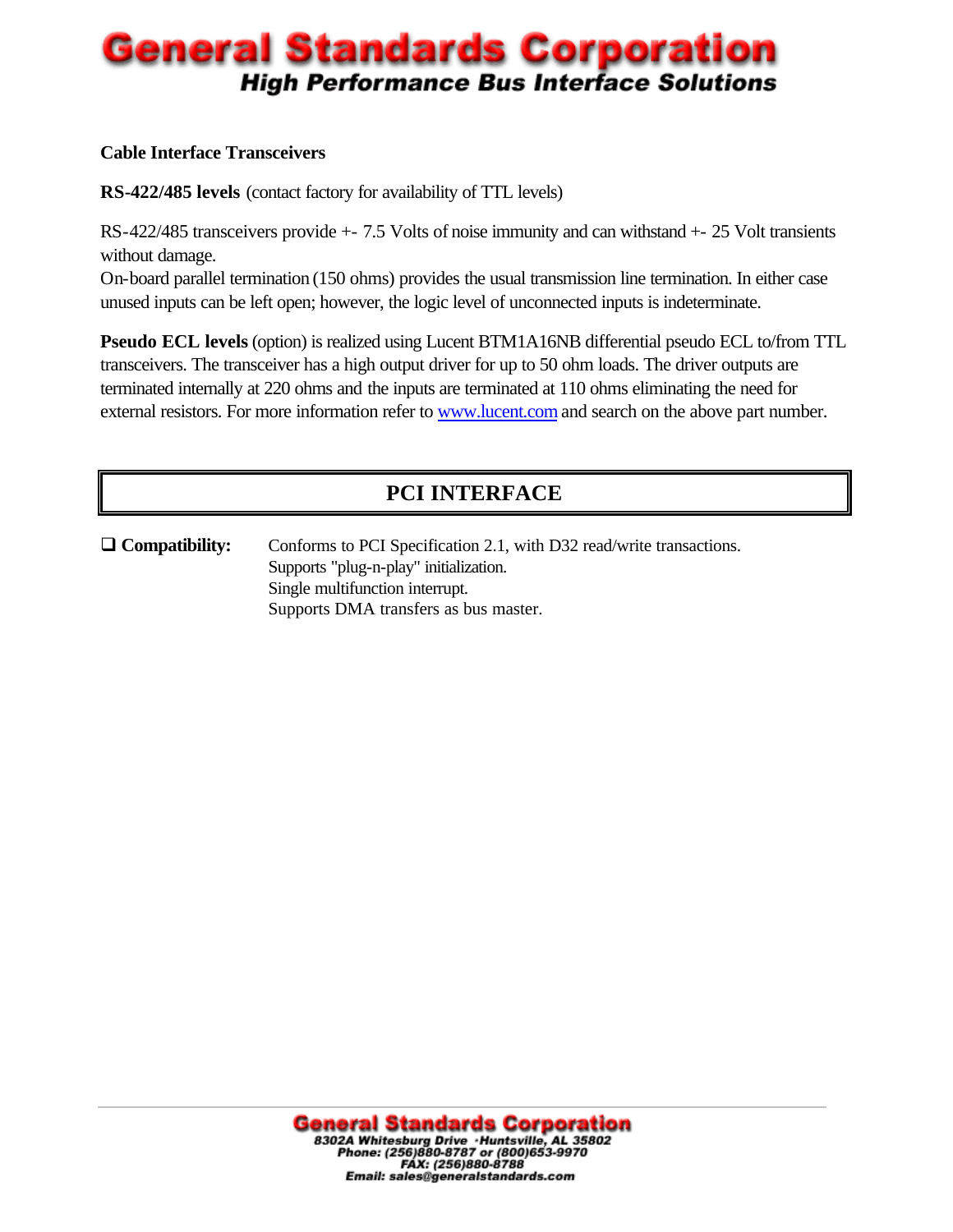## **MECHANICAL AND ENVIRONMENTAL SPECIFICATIONS**

#### **□ Power Requirements**

 $6.2 - 6.8$  watts typical at  $+5.0$  VDC  $\pm 0.20$  VDC

#### □ Physical Characteristics

Height: 7.0 mm Depth: 149.0 mm Width: 74.0 mm

#### □ Environmental Specifications

| <b>Ambient Temperature Range:</b> | Operating: $0$ to $+55$ degrees Celsius                                  |  |
|-----------------------------------|--------------------------------------------------------------------------|--|
|                                   | Storage: $-40$ to $+85$ degrees Celsius                                  |  |
| <b>Relative Humidity:</b>         | Operating: 0 to 80%, non-condensing<br>Storage: 0 to 95%, non-condensing |  |
| Altitude:                         | Operation to 10,000 ft.                                                  |  |

#### $□$  **Cooling Requirements**

200 LFPM minimum air flow across component side of board;

## **ORDERING INFORMATION**

Specify the basic product model number (PMC-HPDI32A-XXXK), where "X" is an option code as indicated below. For example, model number PMC-HPDI32A-256K describes a board with a total of 256Kbytes of FIFO buffering.

#### *Other Examples Follow:*

PMC-HPDI32A-64K with 8K x 32-bit FIFOs on each channel (both Tx & Rx, 64K byte total); PMC-HPDI32A-256K with 32K x 32-bit FIFOs on each channel (both Tx & Rx, 256K byte total); PMC-HPDI32A-512K with 64K x 32-bit FIFOs on each channel (both Tx & Rx, 512K byte total); PMC-HPDI32A-1M with 128K x 32-bit FIFOs on each channel (both Tx & Rx, 1M byte total);

#### *Differential ECL cable transceiver version:*

PMC-HPDI32A-64K-ECL with 8Kx32-bit FIFOs on each channel, (both Tx & Rx,64K bytes total); PMC-HPDI32A-256K-ECL with 32Kx32-bit FIFOs on each channel, (both Tx & Rx,256K byte total); PMC-HPDI32A-512K-ECL with 64Kx32-bit FIFOs on each channel, (both Tx & Rx,512K byte total); PMC-HPDI32A-1M-ECL with 128Kx32-bit FIFOs on each channel (both Tx & Rx, 1M byte total);

> **General Standards Corporation**<br>B302A Whitesburg Drive · Huntsville, AL 35802<br>Phone: (256)880-8787 or (800)653-9970<br>FAX: (256)880-8788 Email: sales@generalstandards.com